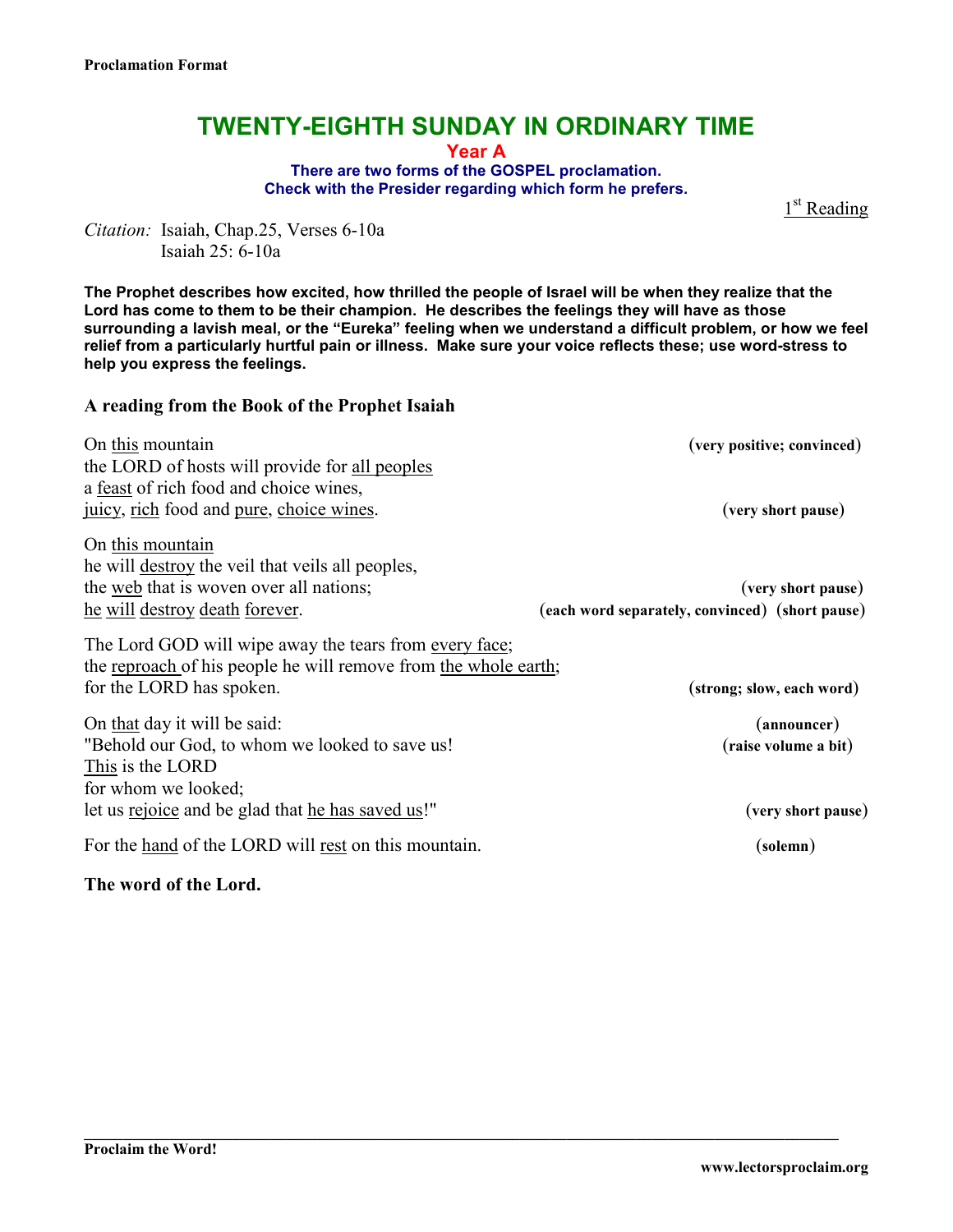## **TWENTY-EIGHTH SUNDAY IN ORDINARY TIME Year A**

2<sup>nd</sup> Reading

*Citation:* Philippians, Chap. 4, Verses 12-14, 19-20 Philippians 4: 12-14, 19-20

**Paul thanks his followers for their concern and effort on his behalf through a very challenging, troubling time. He reminds them that the God he worships is the One he preached to them, and in whom they also believe. He concludes by insisting his God and theirs are now the same One. And he is very proud and pleased about it! Be Paul.** 

### **A reading from the Letter of Saint Paul to the Philippians**

| Brothers and sisters:<br>I know how to live in humble circumstances;<br>I know also how to live with abundance.                                                                                        | (very short pause)<br>(voice goes up a bit)<br>(voice goes back to normal)                                                               |
|--------------------------------------------------------------------------------------------------------------------------------------------------------------------------------------------------------|------------------------------------------------------------------------------------------------------------------------------------------|
| In every circumstance and in all things<br>I have learned the secret of being well fed<br>of living in abundance<br>and of being in need.                                                              | (voice goes up a bit)<br>(voice goes down a bit)<br>(quietly)                                                                            |
| I can do all things in him<br>who strengthens me.<br>Still,                                                                                                                                            | (very short pause)                                                                                                                       |
| it was kind of you to share in my distress.<br>My God will fully supply whatever you need,<br>in accord with his glorious riches in Christ Jesus.<br>To our God and Father, glory<br>forever and ever. | (solicitous, thankful)<br>(voice goes down a bit)<br>(parenthetical) (very short pause)<br>(raise volume a bit)<br>(raise it a bit more) |
| Amen.                                                                                                                                                                                                  | (long "A"; complete affirmation)                                                                                                         |

**\_\_\_\_\_\_\_\_\_\_\_\_\_\_\_\_\_\_\_\_\_\_\_\_\_\_\_\_\_\_\_\_\_\_\_\_\_\_\_\_\_\_\_\_\_\_\_\_\_\_\_\_\_\_\_\_\_\_\_\_\_\_\_\_\_\_\_\_\_\_\_\_\_\_\_\_\_\_\_\_\_\_\_\_\_\_\_\_\_\_\_\_\_\_\_\_\_** 

**The word of the Lord.**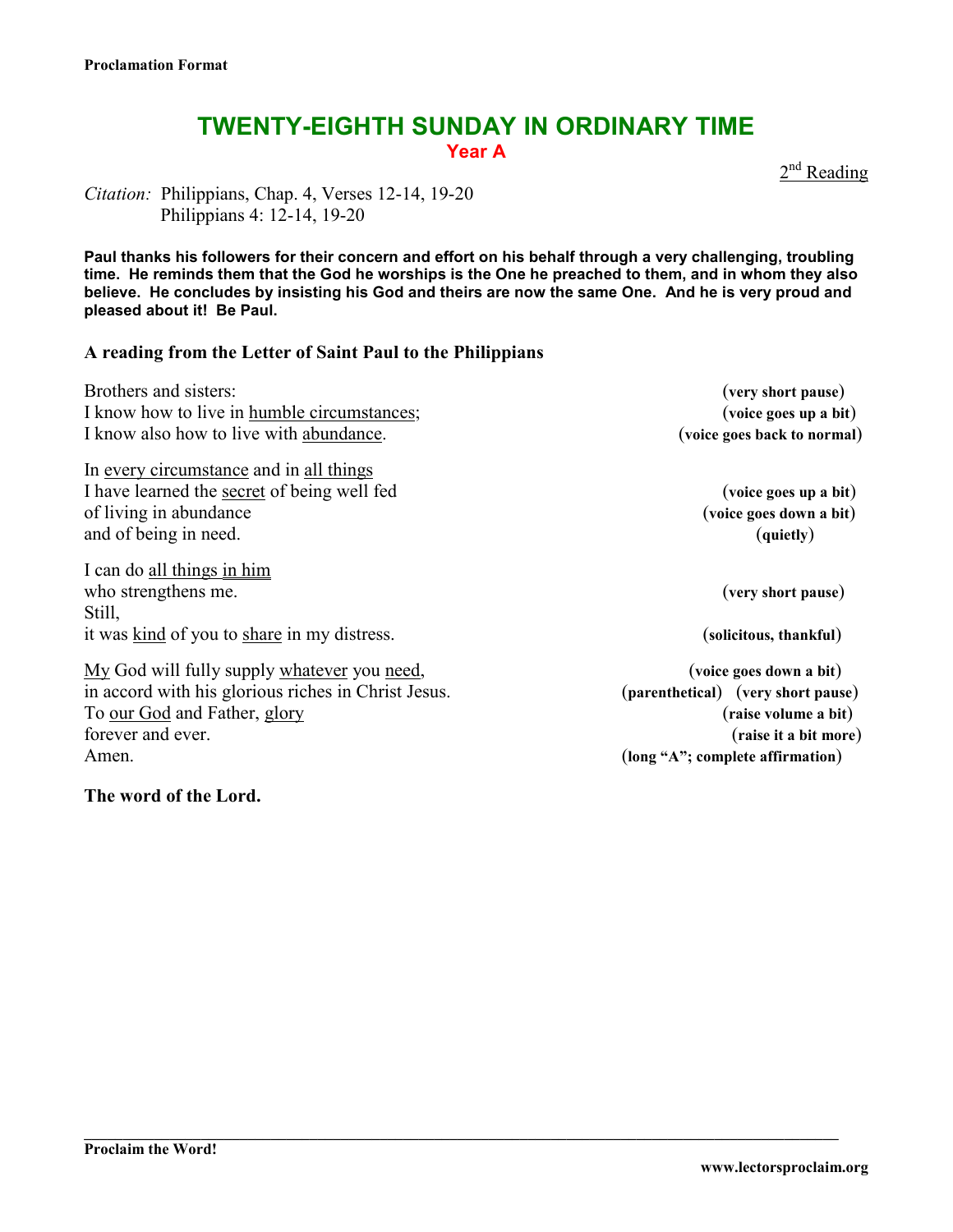# **TWENTY-EIGHTH SUNDAY IN ORDINARY TIME Year A**

**GOSPEL Longer Form**

*Citation:* Matthew, Chap. 22, Verses 1-14 Matthew  $22 \cdot 1 - 14$ 

**Jesus tells a story dripping with meaning for His audience; He uses the different emotions involved to help make His points as the story unfolds. Put yourself in the King's** *persona* **and react accordingly as the story progresses. How does Jesus feel about His audience as He ends the story? Let your voice show it to help you reinforce the point of the story!** 

#### **A reading from the holy Gospel according to Matthew**

| Jesus<br>again in reply<br>spoke to the chief priests and elders of the people in parables,<br>saying,                                                                                            | (parenthetical)                                                                            |
|---------------------------------------------------------------------------------------------------------------------------------------------------------------------------------------------------|--------------------------------------------------------------------------------------------|
| "The kingdom of heaven<br>may be likened to a king who gave a wedding feast for his son.<br>He dispatched his servants<br>to summon the invited guests to the feast,<br>but they refused to come. | (matter-of-factly)<br>(he's upbeat; happy)<br>(unbelievable!) (very short pause)           |
| A second time he sent other servants,<br>saying,<br>'Tell those invited:<br>"Behold,                                                                                                              | (a little frustration in voice)<br>$(a \text{ command!)}$                                  |
| I have prepared my banquet,<br>my calves and fattened cattle are killed,<br>and everything is ready;<br>come to the feast."                                                                       | (he's proud in these lines)<br>(solicitous)                                                |
| Some ignored the invitation and went away,<br>one to his farm, another to his business.<br>The <u>rest</u> laid hold of his servants,<br>mistreated them,<br>and killed them.                     | (matter-of-factly)<br>$\epsilon$<br>(this is different! threatening)<br>(very threatening) |
| The king was enraged and sent his troops,<br>destroyed those murderers,<br>and burned their city.                                                                                                 | (angry? pick up speed)<br>(very short pause)                                               |
| Then<br>he said to his servants,<br>The feast is ready,<br>but those who were invited were not worthy to come.<br>Go out, therefore, into the main roads                                          | (almost a sneer?)                                                                          |

**\_\_\_\_\_\_\_\_\_\_\_\_\_\_\_\_\_\_\_\_\_\_\_\_\_\_\_\_\_\_\_\_\_\_\_\_\_\_\_\_\_\_\_\_\_\_\_\_\_\_\_\_\_\_\_\_\_\_\_\_\_\_\_\_\_\_\_\_\_\_\_\_\_\_\_\_\_\_\_\_\_\_\_\_\_\_\_\_\_\_\_\_\_\_\_\_\_**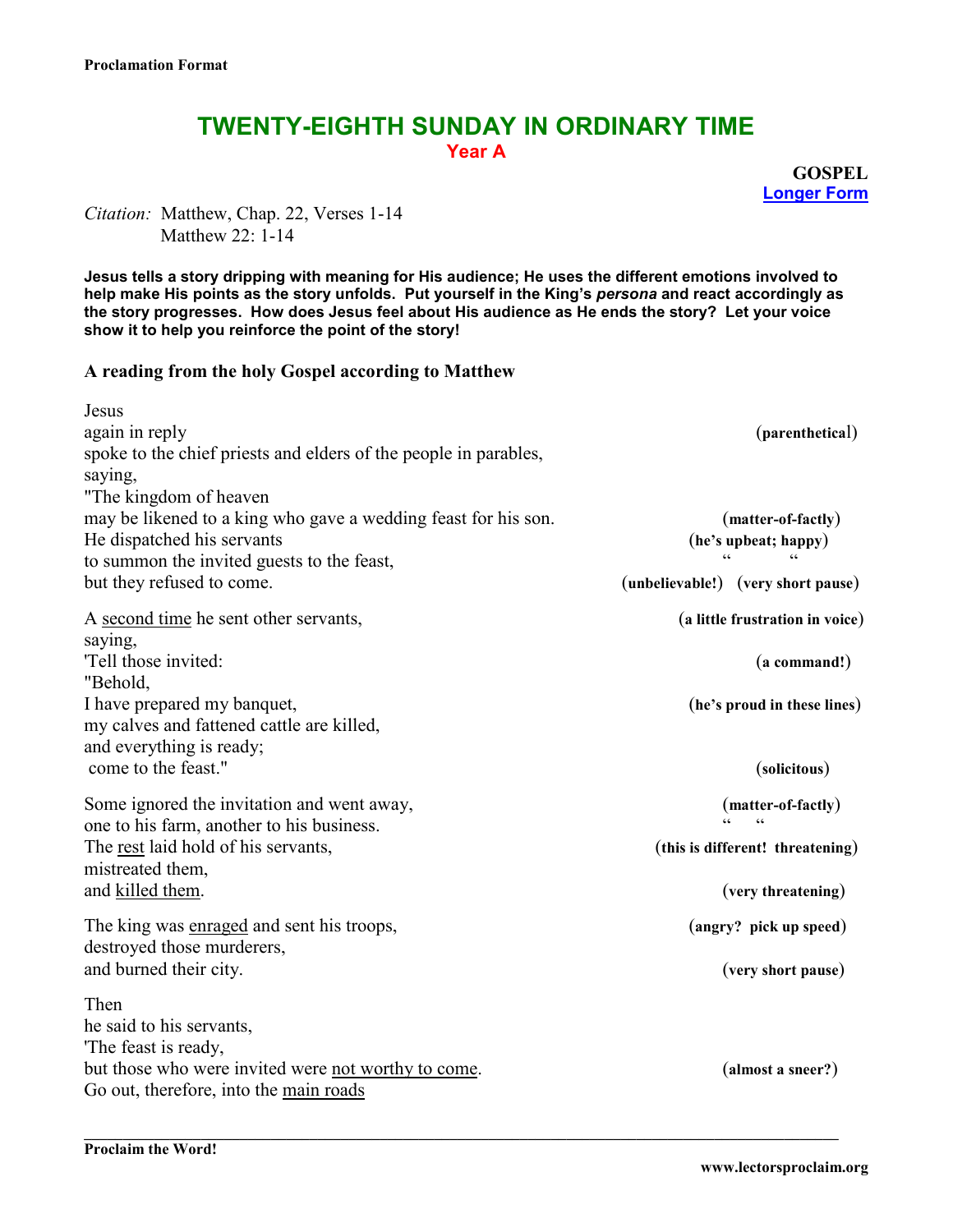### **Proclamation Format**

| and invite to the feast whomever you find.'                                                                                                                      | (he'll be victorious anyway!)                    |
|------------------------------------------------------------------------------------------------------------------------------------------------------------------|--------------------------------------------------|
| The servants went out into the streets<br>and gathered all they found, bad and good alike,                                                                       | (matter-of-factly)                               |
| and the hall was filled with guests.                                                                                                                             | (wonderful!)                                     |
| <b>But</b>                                                                                                                                                       | (Oh, Oh!)                                        |
| when the king came in to <u>meet</u> the guests,<br>he saw a man there not dressed in a wedding garment.                                                         | (a little faster at end) (Oh, Oh!)               |
| The king said to him,                                                                                                                                            | (gentle)                                         |
| 'My friend,                                                                                                                                                      | (very gentle)                                    |
| how is it that you came in here without a wedding garment?                                                                                                       | ("I don't understand")                           |
| But he was reduced to silence.                                                                                                                                   | (embarrassed or insolent?)                       |
| Then the king said to his attendants,<br>'Bind his hands and feet, and cast him into the darkness outside,<br>where there will be wailing and grinding of teeth. | (impatience; offended)<br>(slower, last 3 words) |
| Many are invited, but few are chosen."                                                                                                                           | (slow; strong; convinced; a little sad?)         |

**\_\_\_\_\_\_\_\_\_\_\_\_\_\_\_\_\_\_\_\_\_\_\_\_\_\_\_\_\_\_\_\_\_\_\_\_\_\_\_\_\_\_\_\_\_\_\_\_\_\_\_\_\_\_\_\_\_\_\_\_\_\_\_\_\_\_\_\_\_\_\_\_\_\_\_\_\_\_\_\_\_\_\_\_\_\_\_\_\_\_\_\_\_\_\_\_\_** 

**The Gospel of the Lord.**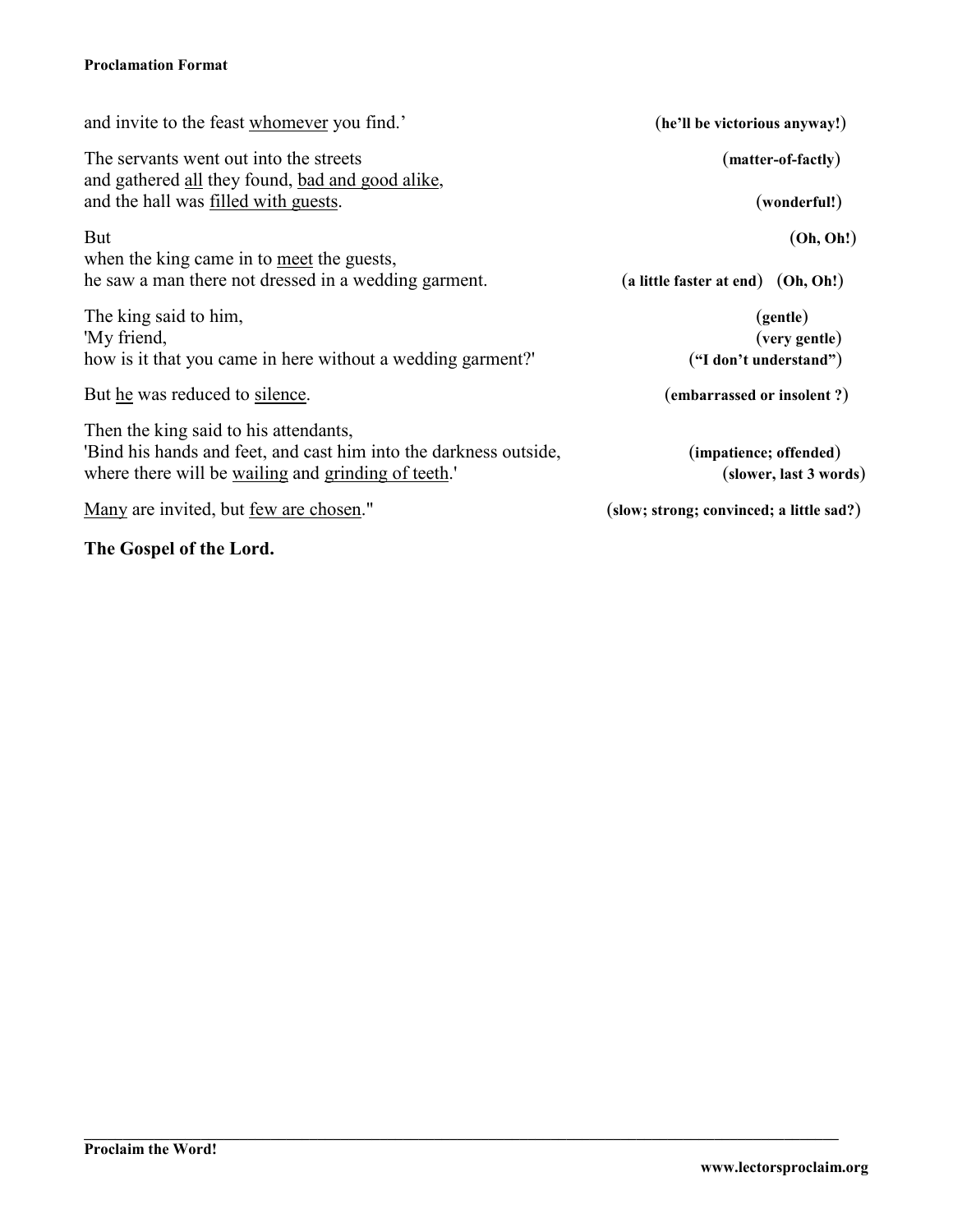# **TWENTY-EIGHTH SUNDAY IN ORDINARY TIME Year A**

**GOSPEL Shorter Form**

*Citation:* Matthew, Chap. 22, Verses 1-10 Matthew  $22 \cdot 1 - 10$ 

**Jesus tells a story dripping with meaning; He uses the different emotions involved to help make His points as the story unfolds. Put yourself in the King's** *persona* **and react accordingly as the story progresses. At the end, the King (God) achieves His purpose – the hall is filled!!** 

#### **A reading from the holy Gospel according to Matthew**

| (parenthetical)                    |
|------------------------------------|
|                                    |
|                                    |
|                                    |
| (matter-of-factly)                 |
| (he's upbeat; happy)               |
|                                    |
| (unbelievable!) (very short pause) |
| (a little frustration in voice)    |
|                                    |
| (a command!)                       |
|                                    |
| (he's proud in these lines)        |
|                                    |
|                                    |
| (solicitous)                       |
| (matter-of-factly)                 |
|                                    |
| (this is different! threatening)   |
|                                    |
| (very threatening)                 |
| (angry? pick up speed)             |
|                                    |
| (very short pause)                 |
|                                    |
|                                    |
|                                    |
| (almost a sneer?)                  |
|                                    |
| (he'll be victorious anyway!)      |
|                                    |

**\_\_\_\_\_\_\_\_\_\_\_\_\_\_\_\_\_\_\_\_\_\_\_\_\_\_\_\_\_\_\_\_\_\_\_\_\_\_\_\_\_\_\_\_\_\_\_\_\_\_\_\_\_\_\_\_\_\_\_\_\_\_\_\_\_\_\_\_\_\_\_\_\_\_\_\_\_\_\_\_\_\_\_\_\_\_\_\_\_\_\_\_\_\_\_\_\_**